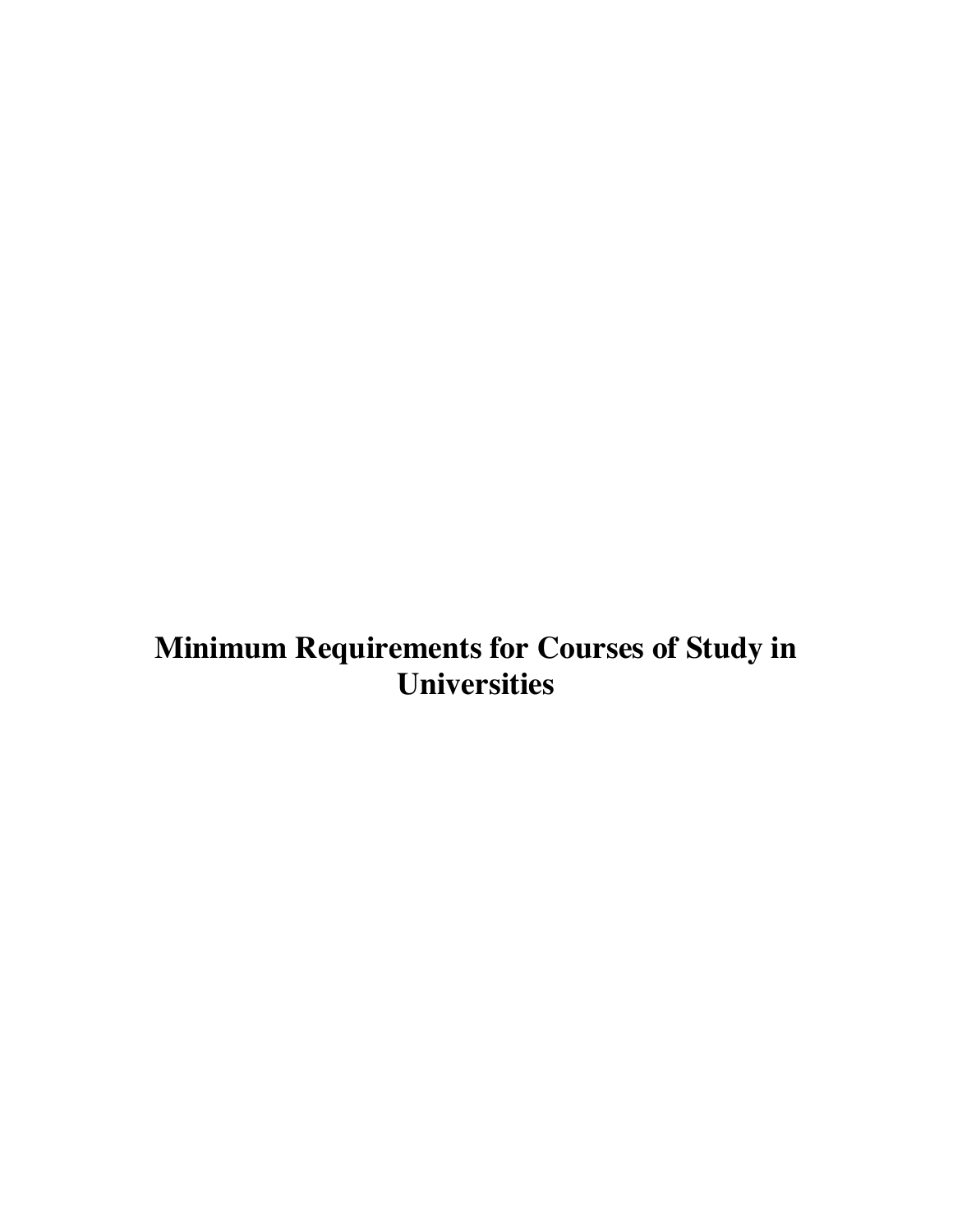**Curriculum Foundation Programme**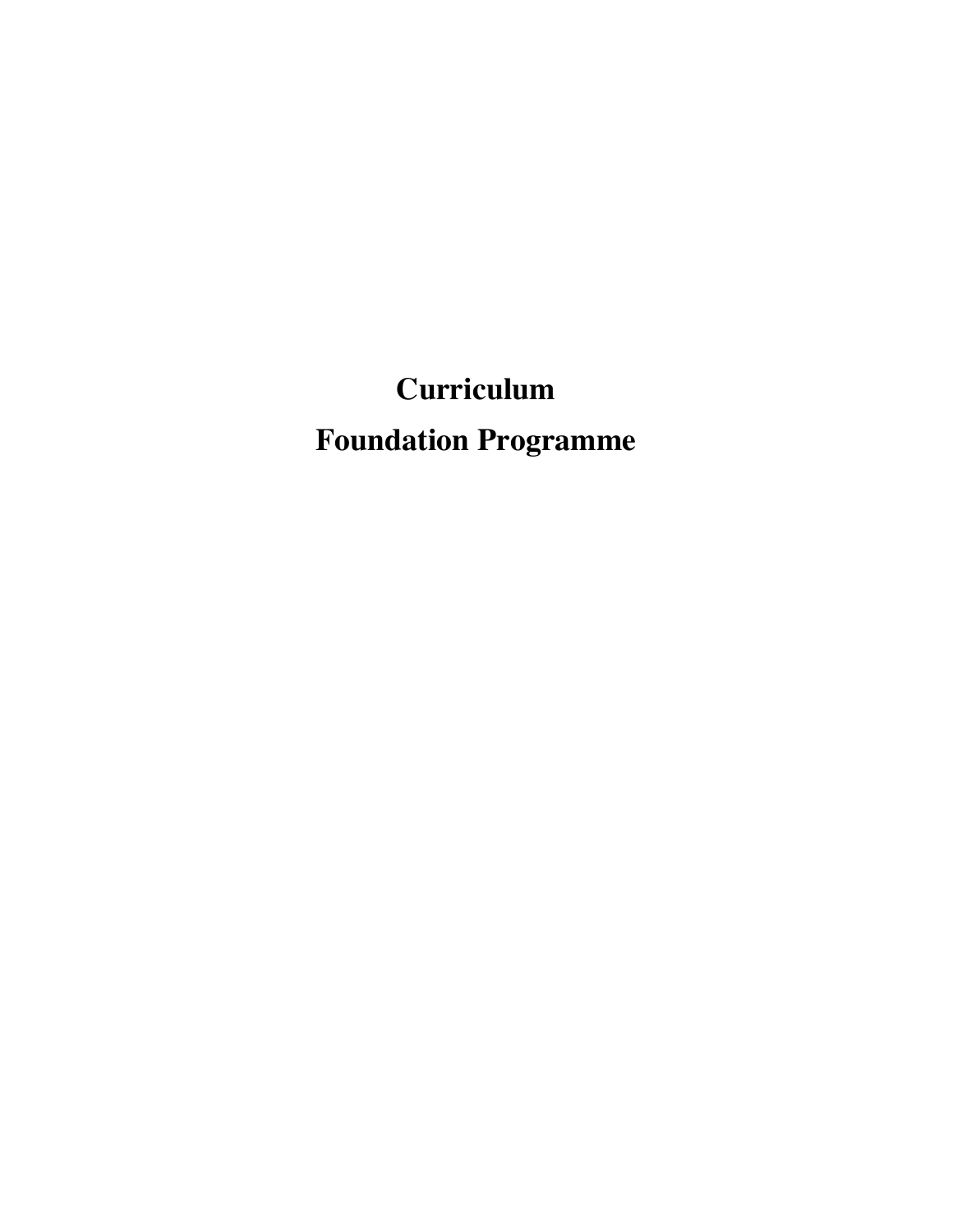# **Foundation Programme**

Foundation Programmes are widely accepted by a large number of Uganda's universities. In order to assist prospective students who do not have 'A' level (or did not reach the requisite grades at 'A' level, note that **this option is not open to Ugandans**), a Mature-Age Examination Entry Certificate, the IB qualification, or expatriate students from neighbouring countries who did not achieve a  $C^{++}$  in the school-leaving examination in their home country, the foundation programme will bridge the gap between school and university.

This innovative programme is carefully formulated between the support skills needed for academic life and academic subjects needed to sustain university studies. The mix of courses offered on the programme will set prospective students on a path to achieving their goals of obtaining a university education.

This programme is offered as a full-time, one-year intensive programme.

# **The Foundation Programme**

#### **Core Courses**

| <b>UFP 101 Orientation Course</b>                  | 15 CH 1 CU |
|----------------------------------------------------|------------|
| UFP 102English Language for University Studies     | 45 CH 3 CU |
| <b>UFP 103Foundational Mathematics</b>             | 45 CH 3 CU |
| UFP 104IT Skills for Academic Study                | 60 CH 4 CU |
|                                                    |            |
| UFP 201 Effective Writing and Communication Skills | 45 CH 3 CU |
| UFP 202Study Skills for Academic Life              | 45 CH 3 CU |
| UFP 203 Understanding the World Today              | 60 CH 4 CU |

Depending on the university programme selected, students take **one** introductory course in their chosen area of study

In order to qualify for the award of the University Foundation Programme Certificate, students need to obtain 25 credit units.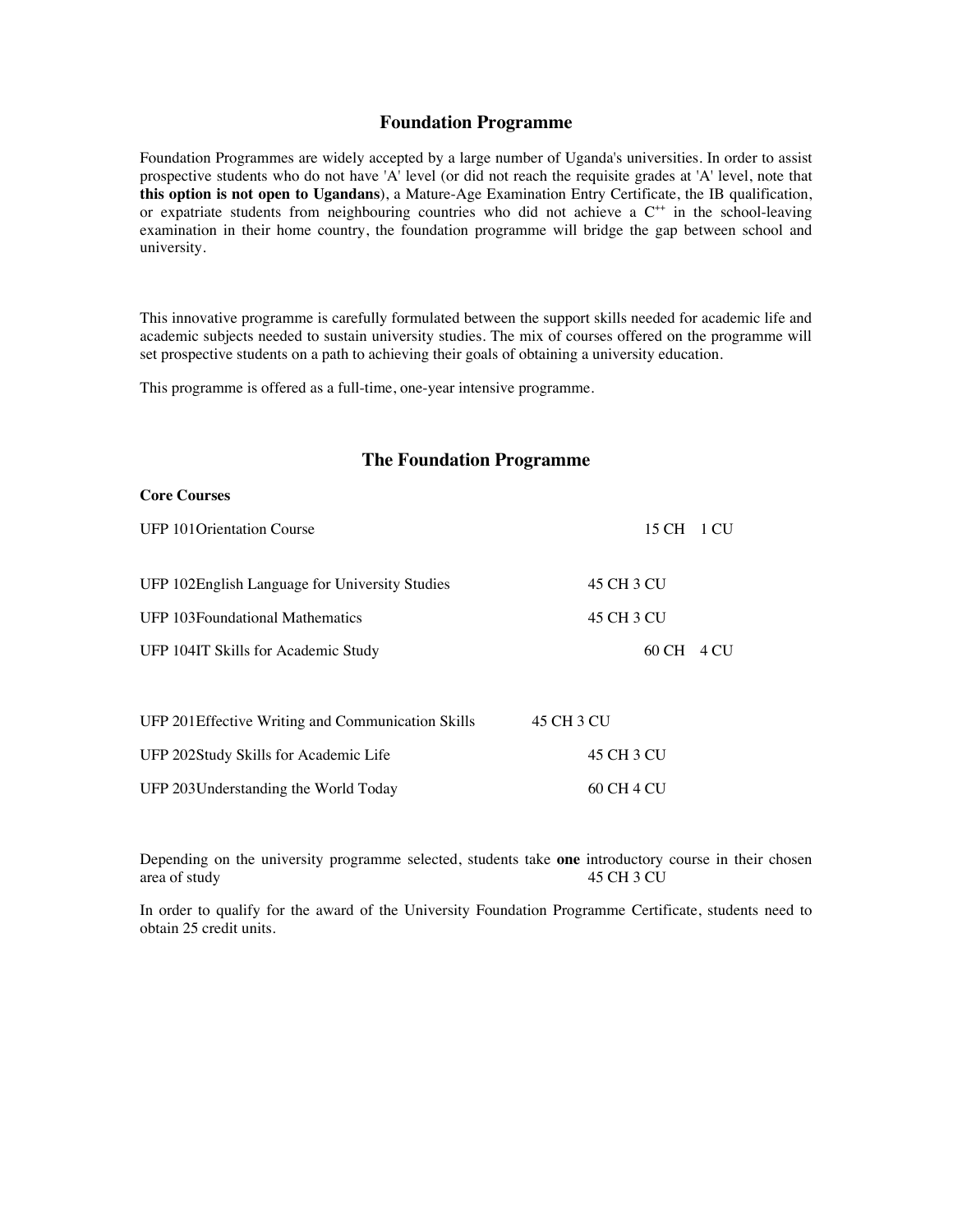# **The Foundation Programme Course Descriptions**

#### **UFP 101 Orientation Course 15 CH 1 CU**

This orientation course is a general introduction not only to university life but also to Uganda for international students. The course will include discussions and guest lectures on life skills, social behaviour, sexuality, culture and difference, and finance management.

#### **Introduction**

The Campus and its Resources

Opportunities to Grow

Making Friends

Culture and Difference

#### **Maintaining Health and Well-Being**

Health, Well-being, and Success in University

Managing Stress

Avoiding Harmful Substances

Emotions

Interpersonal Skills

Sexuality

# **Managing Resources**

Managing Finances

Managing Time

# **UFP 102 English Language for University Studies 45 CH 3 CU**

### **Course Description**

This course on English for University Studies aims to assist international students, especially those from non-English-speaking countries, to develop a level of competence in the language so that they can read, speak, and write English to a standard acceptable for university studies. This course is also offered as a refresher course to students who have completed secondary school examinations in English. The course focuses on developing listening, speaking, reading, and writing skills. At the end of the course, students will take an English language examination (IELTS or TOEFL) to evaluate their proficiency.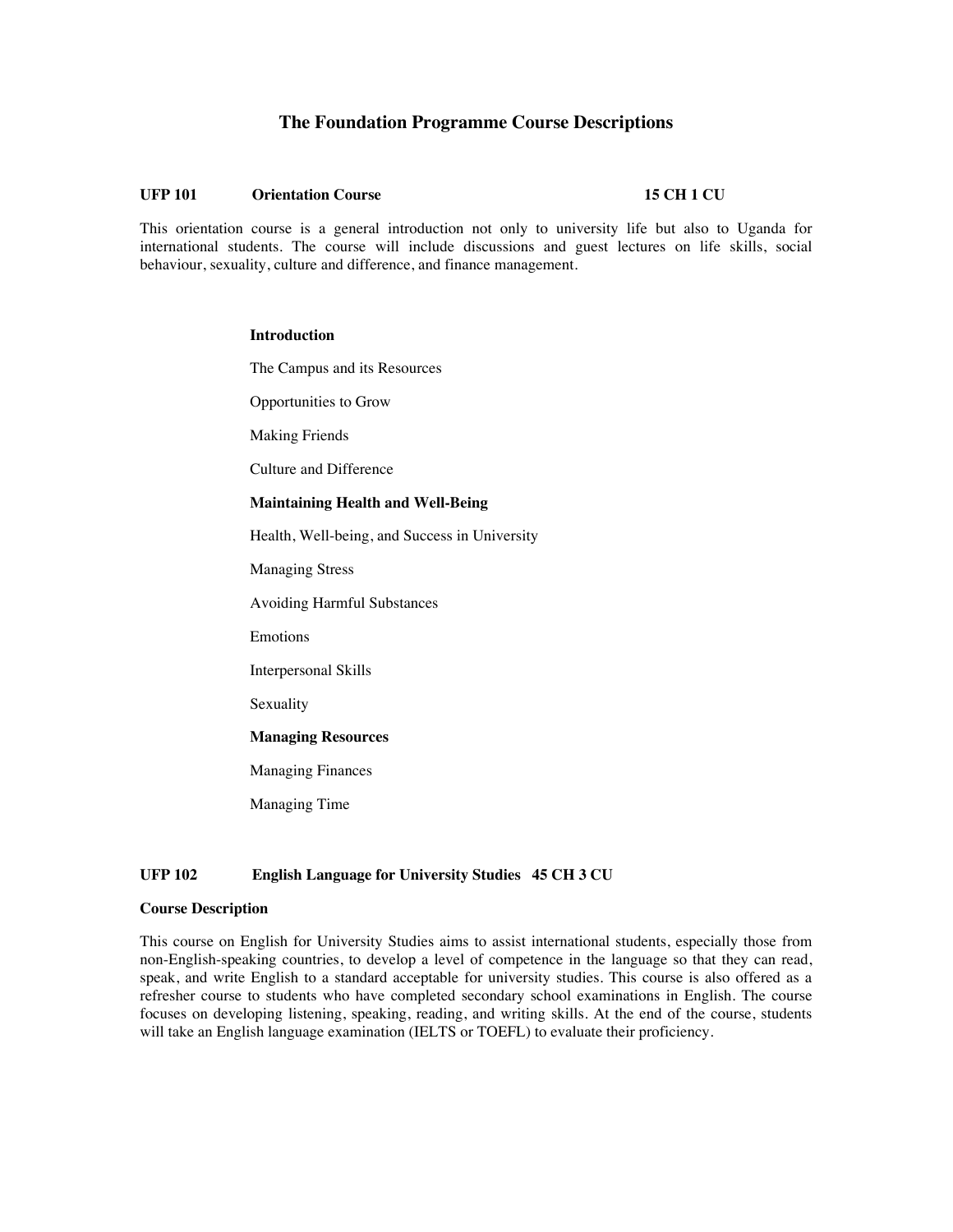# **Course Objectives**

On completion of this course, students will:

gain the confidence necessary to express themselves in English without errors

have a solid grasp of English grammar

write clearly while avoiding slang and common spelling errors

be able to listen and take accurate notes in English

be able to speak unambiguous English that is not simply a translation from their mother tongue

be able to read and understand complex academic materials that will assist further academic study

# **Course Outline**

# **names of parts of speech and grammar:**

nouns (name of person, place, thing, or abstraction) adjectives (describes the noun) pronouns (he, she, we you, which ...) verbs (denoting an action) split infinitives and splitting verbs adverbs (quality of verb / how action is done) clauses (part of sentence containing subject and verb) sub-clauses (clause within a clause and separated by commas) conjunctions prepositions

# **Plurals and possessives**

**Introduction to tenses:**

**Simple Present:** for frequent actions **Present Continuous**: for present actions **Simple Past**: when time/date is mentioned **Present Perfect**: when no time is mentioned **Simple Past**: for repeated actions in the past **Present Perfect**: for past action that is continuing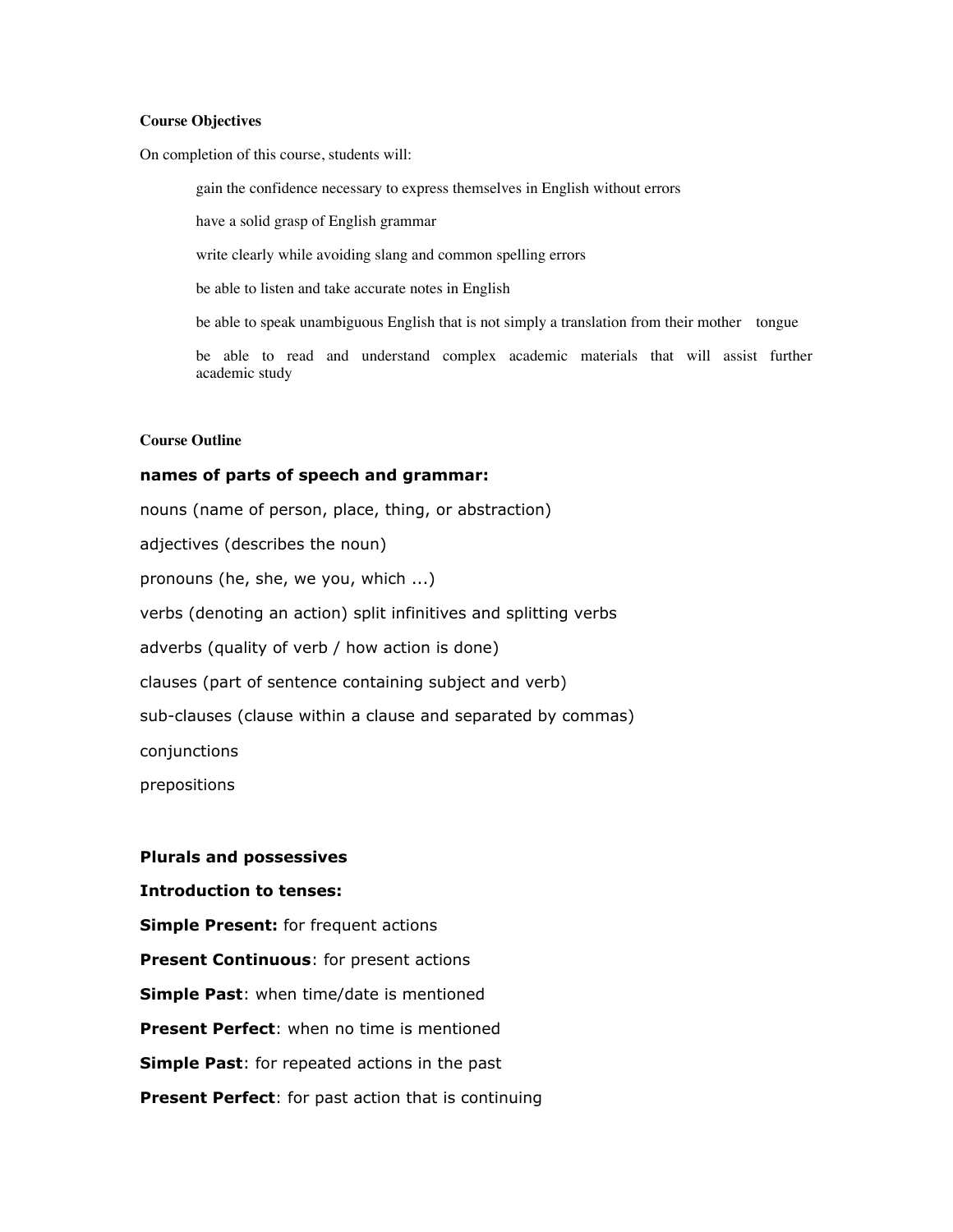# **Syntax and building sentences**

# **Capital letters**

# **Punctuation**

Commas semicolons colon full stops question marks …

# **Sentence construction and sub-clauses**

# **Hyphenated adjectives**

# **Slang and contractions**

# **Common errors**

# **Vocabulary**

a wide range of vocabulary will be developed through class discussions: entertainment, social issues, politics, environment, globalization, culture and customs, technology, relationships …

# **Style in written English**

**Idioms**

# **metaphors**

# **Pronunciation techniques**

# **Teaching Methodology**

In this course, students will learn through doing. Engaging in pairs and small group discussions with final presentations will give students the opportunities to practice new skills in language and gain the confidence to present topics in English to the class.

# **Course Assessment**

Throughout this course, students will practice listening, reading, and writing skills. The coursework will account for 100% of the course marks and the English language examination must be passed.

**UFP 103 Foundational Mathematics 45 CH 3 CU**

# **Course Description**

This course on Foundational Mathematics is designed to bring students to a level of mathematical literacy that will assist in university studies. The course is divided into four main topics: using and applying mathematics, number and algebra, shape, space, and measurements, and handling data.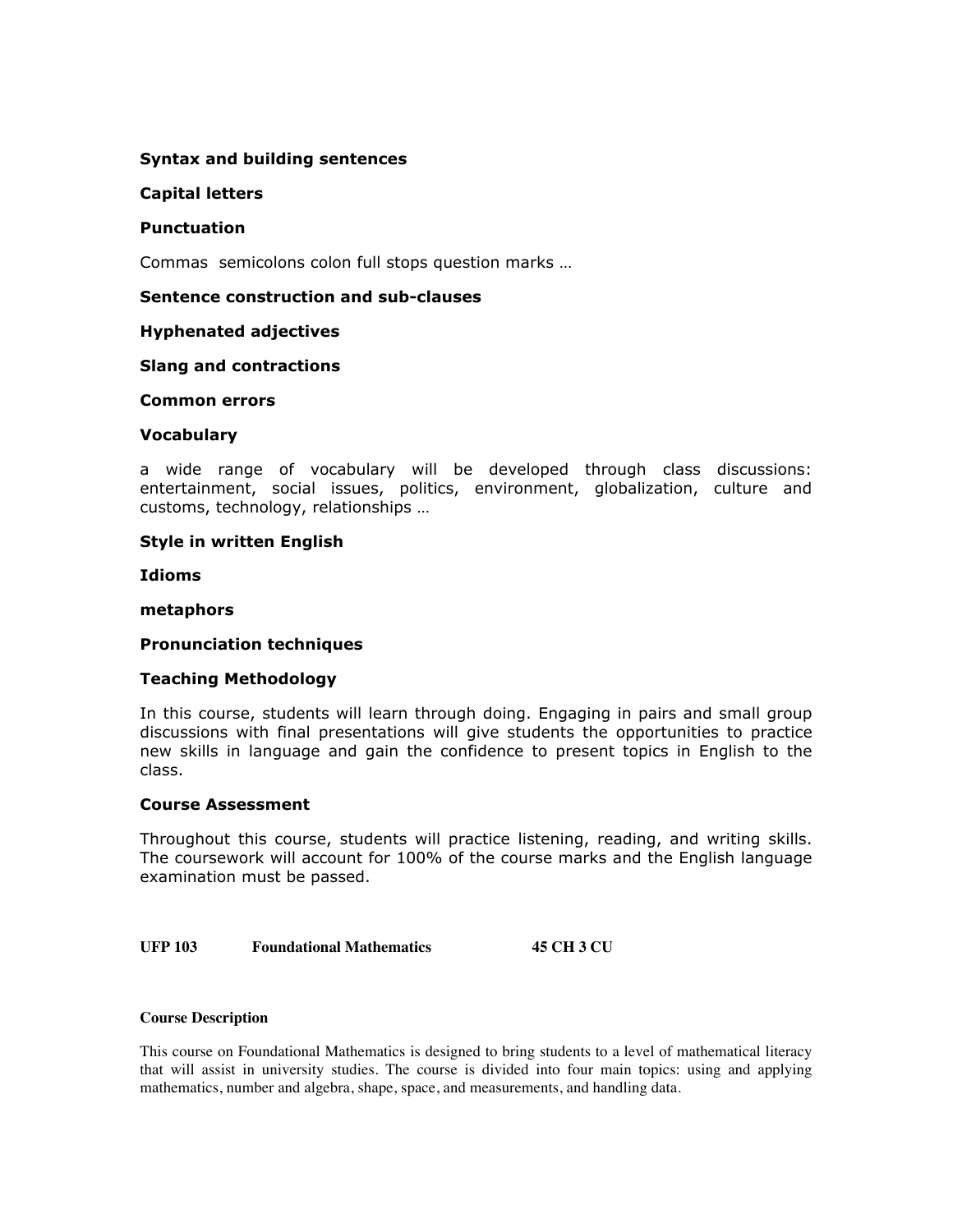# **Course Objectives**

The course will help students develop the following skills:

Problem solving skills through investigating a variety of problems to improve students' ability to think for themselves and organise their work

Communication skills: students will be given opportunities to show that they can read mathematics and write about their work in a variety of ways using graphs, symbols, and diagrams, listen to and understand instructions, and explain their ideas clearly to others.

In addition, the course will develop students' ability to carry out calculations on paper or using a calculator.

# **Course Outline**

The mathematics course is based on a modular approach. Lectures are designed to encourage students to investigate and discuss mathematics imaginatively. The course is divided into four parts:

#### **Using and applying mathematics**

using mathematics for practical tasks and applications to real-life problems, investigations in mathematics, solving problems, mathematical reasoning

#### **Number and algebra**

 introduction to algebra; symbols and graphs; coordinates; fractions, decimals, ratio, percentages, angles and polygons, calculations, estimations, equations, and formulae

#### **Shape, space, and measurements**

Symmetry, perimeter, area, volume and angles, position, linear functions

# **Handling data**

The use of probability and the collection, processing, representation, and interpretation of data, the how and the why of statistics

# **Teaching Methodology**

Classes will involve lectures, demonstrations, class discussions, group work, computer or practical activities, as well as opportunities for students to consolidate concepts and skills through exercises and problem solving.

# **Course Assessment**

The continuous assessment exercise for this course will account for 40% of the final course mark. The final examination will account for 60% of the final course mark.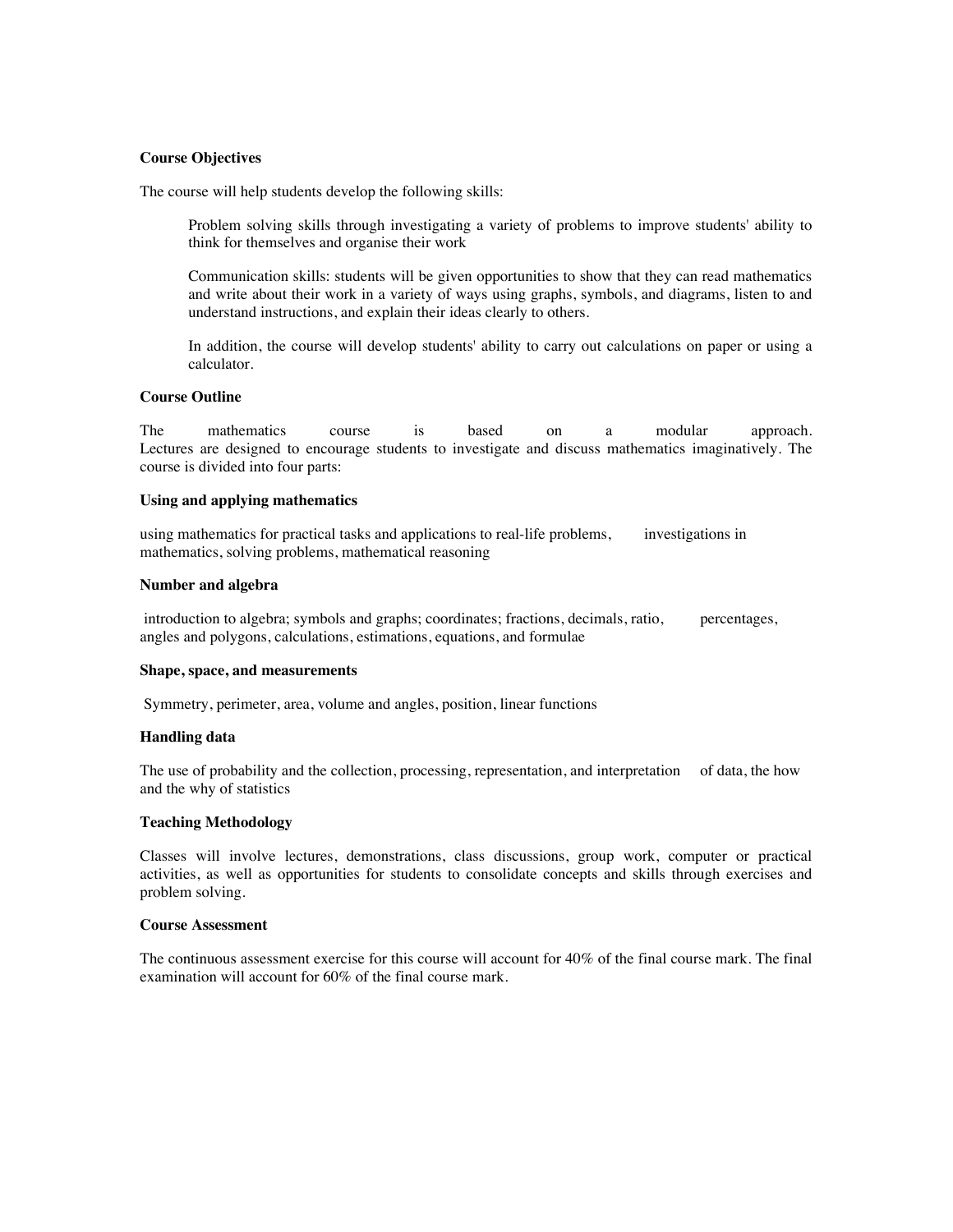# **UFP 104 IT Skills for Academic Study 60 CH 4 CU**

# **Course Description**

This introductory course on IT Skills for Academic Study is divided into four main parts: the computer, computer terminology, controlling and using the computer, using the internet.

# **Course Objectives**

This course is intended to develop students' practical skills in information technology so that they are equipped to use technology to assist the learning processes in academic study. The internet component of the course will enable students to use on-line resources diligently and efficiently for research purposes.

# **Course Outline**

# **The Computer**

History of the Computer

The main parts of the Computer

Uses of the Computer

# **Computer terminology**

The Desktop

Icons, Shortcuts, Folders, and Files

Recycle Bin, My Computer and Networking

Applications and Programs

Windows and Operating Systems

Local Drives and Network Drives

# **Controlling and Using the Computer**

Using Windows / an Open Source operating system and the Desktop

Using the Mouse

Opening and Closing Items on the Desktop

Single Click vs Double Click

Moving Items on the Desktop

Moving Icons on the Desktop

Using the Maximize, Restore, & Minimize Buttons

Using the Taskbar

Controlling the Taskbar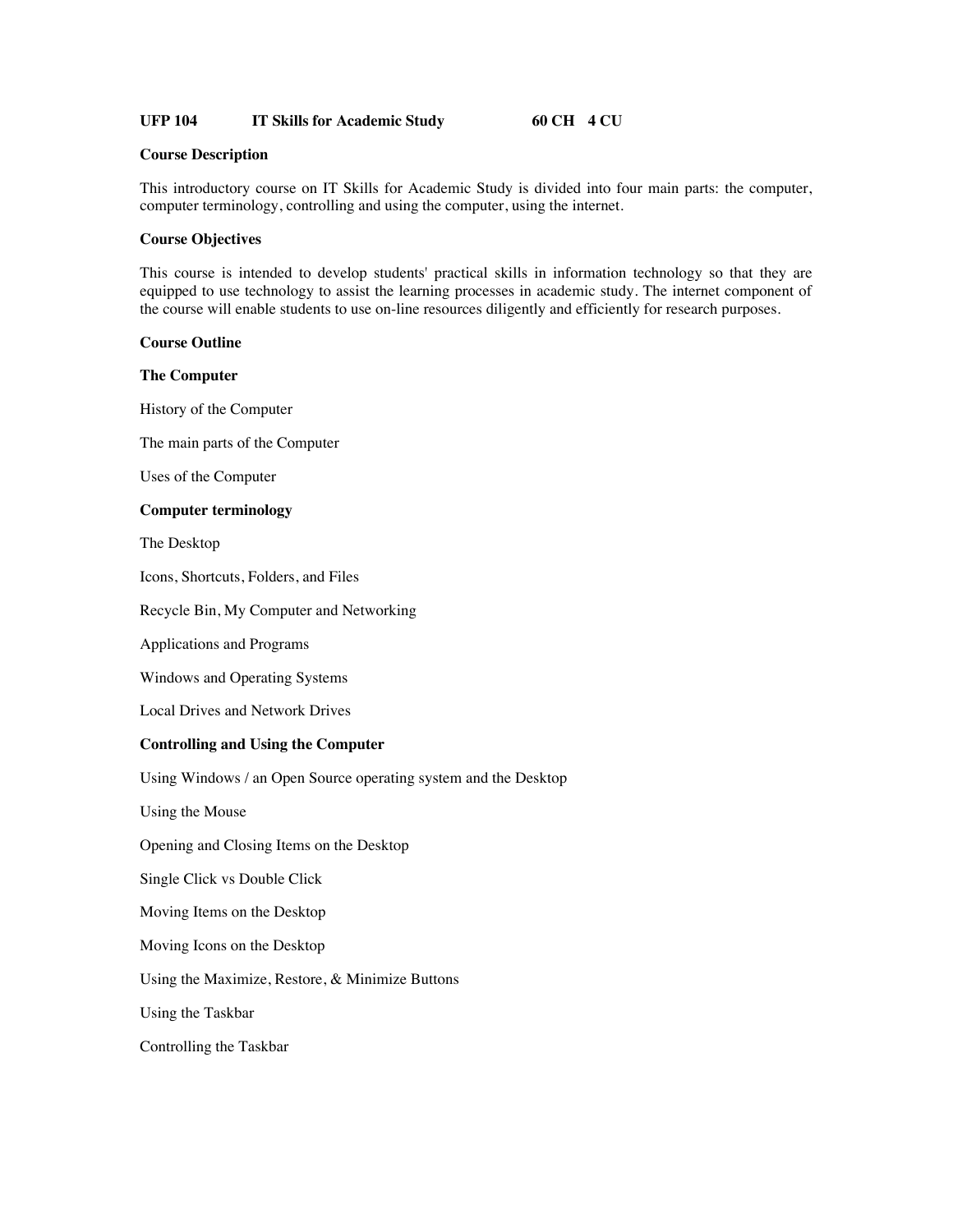# **Starting Programmes on the Computers**

Computer Programmes/Applications

Kinds of programmes

Word Processing applications

Opening and Closing Word Processing Applications

# **Running and Moving Between Multiple Programmes**

Using the Taskbar to Move Using the Minimize Button Using the Maximize Button Running Other Programmes at the Same Time Entering Basic Information in Word Processing Applications **Basic Copying and Pasting Information Between Programmes** Copying Information Pasting the Information **Saving Information Correctly** The Saving Process Files and a Folders Creating and Naming Folders Saving Files with a "Good" Name Saving Files in the Right Location **Using Other Programmes**  Starting a Presentation Application Creating and Running a Basic Slide Using Design Templates Text Input Slide Show Effects Animations Introduction to Spreadsheets Using Spreadsheets The functions of a spreadsheet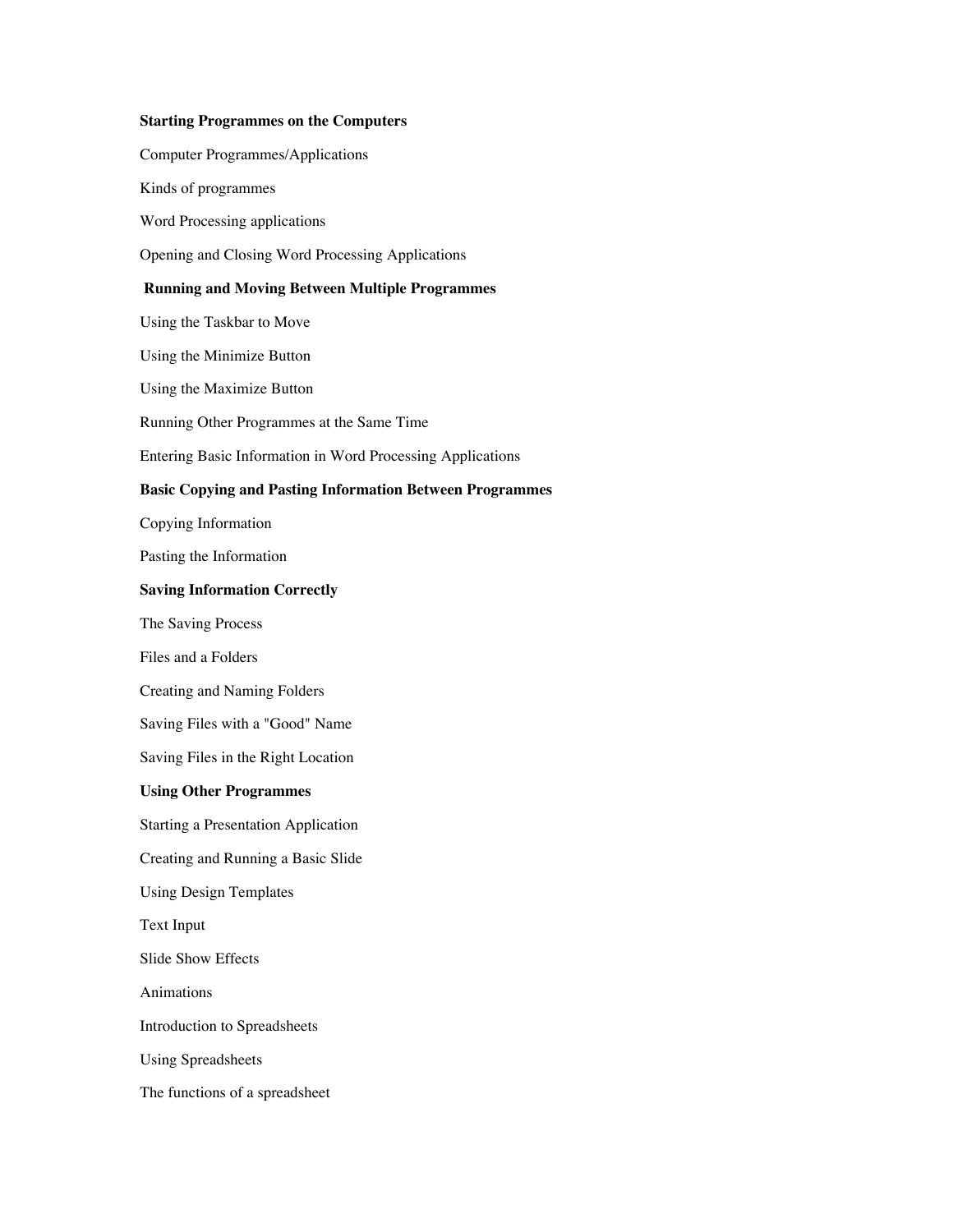#### **Using the Intraweb and the Internet**

Opening the Intraweb page Navigating through the Intraweb page Creating and Sending an e-mail Opening an e-mail Basics of Connecting to the Internet Introduction to Browsers Hyperlinking Web Navigation Search Engines Locating information Understanding URLs How to find relevant information Using Google Scholar Ethical Considerations

# **Teaching Methodology**

This course will be conducted both in the classroom and in the computer lab. Students will be continually assessed so that progress through the course is steady and they master the various parts of the course before embarking on new topics.

#### **Course Assessment**

The course will be assessed continuously through practical exercises in the computer lab. A written test at the end of the course will account for 30% of the final course mark. A practical examination at the end of the course will account for 70% of the final course mark.

#### **UFP 201 Effective Writing and Communication Skills 45 CH 3 CU**

#### **Course Description**

This foundational course teaches the basics of good writing and communication skills. Students learn how to write grammatically-correct reports and focus on the interactive processes of transmitting and/or exchanging messages, information and/or understanding within individuals, groups, and organizations. The course examines the factors and circumstances that influence the flow and impact of messages, information, and understanding among individuals, groups and organizations.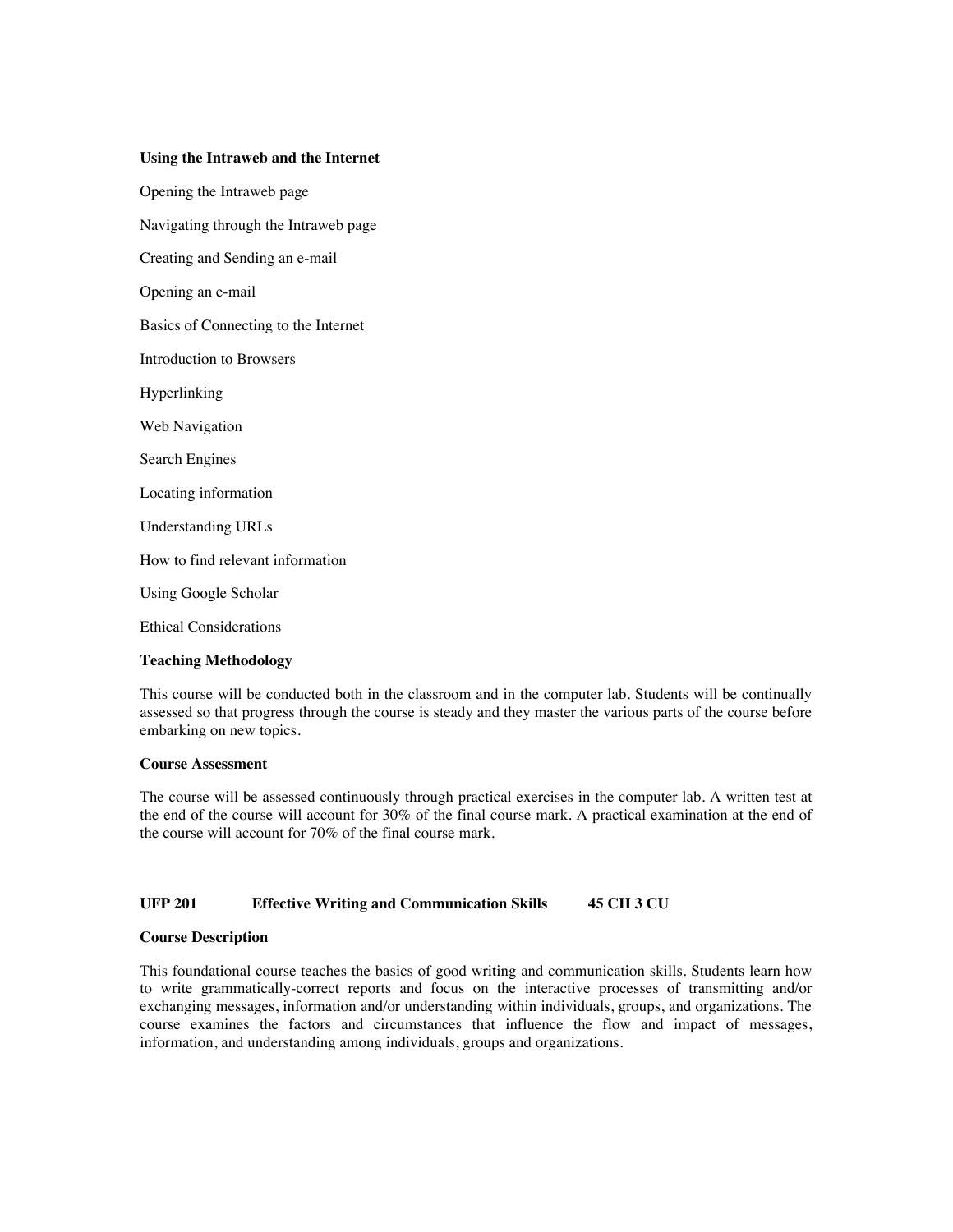# **Course Objective**

At the end of the course, students should be able to:

understand the necessity for accurate and effective written and verbal communication

understand the basic concepts, principles, techniques, and proficiency required for academic study

# **Course Outline**

# **Introduction to Communication Skills**

The Concept of Communication

Introduction to Communication Theory

The Communication Process

Elements/Aspects of communication

Forms/Classification of Communication

Importance of Good Communication

# **Communication Media**

Introduction to Communication Media

Oral Communication

Written Communication

Visual Communication

Audio – Visual Communication

Technological Developments and Communication media

#### **Barriers to Communication**

Medium barriers

Physical Barriers

Comprehension barriers

Socio–Psychological Barriers

How to Overcome Barriers

#### **Principles of Communication**

Clarity

Consideration

**Correctness** 

**Courtesy**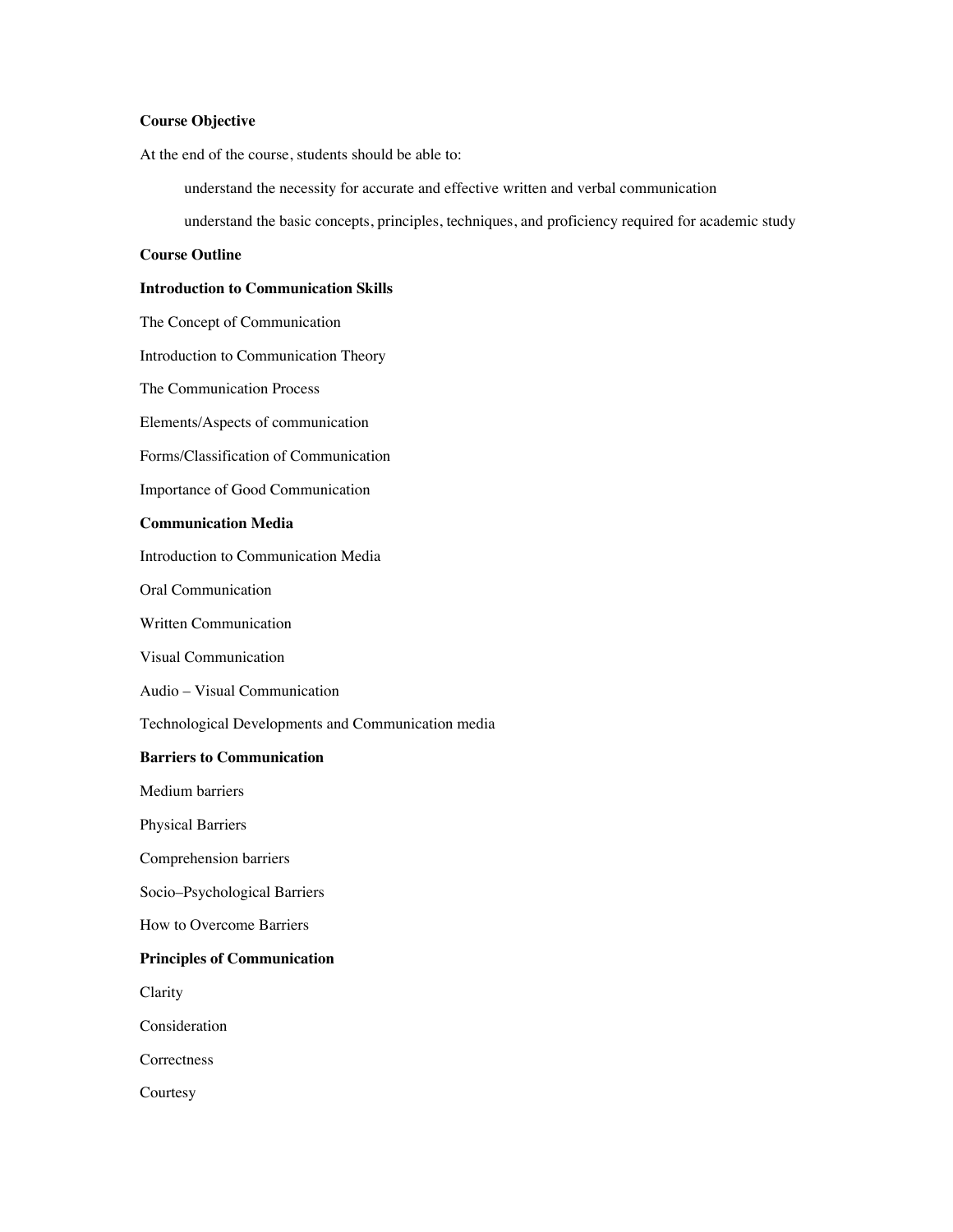Conciseness Completeness Interpersonal communication Inter-cultural communication **Written Communication**  The Functions of Written Communication The Theory and Practice of Effective Writing Skills Key Business Writing Skills Written Communication Forms of Written Communication Letters e-Mails Texting Reports and Presentations Circulars and Notices **Oral, Visual, and Audio-Visual Means Of Communication** Oral Communication Understanding Body Language Telephone communication Committees, Meetings, and Conferences Audio–Visual Communication Class Presentations Speeches Effective Oral Communication **Teaching Methodology** Lectures, practical work, tutorials, group discussions, class presentations, and team work.

# **Course Assessment**

The course will be assessed by practical exercises in class (60%) and a final written examination (40%).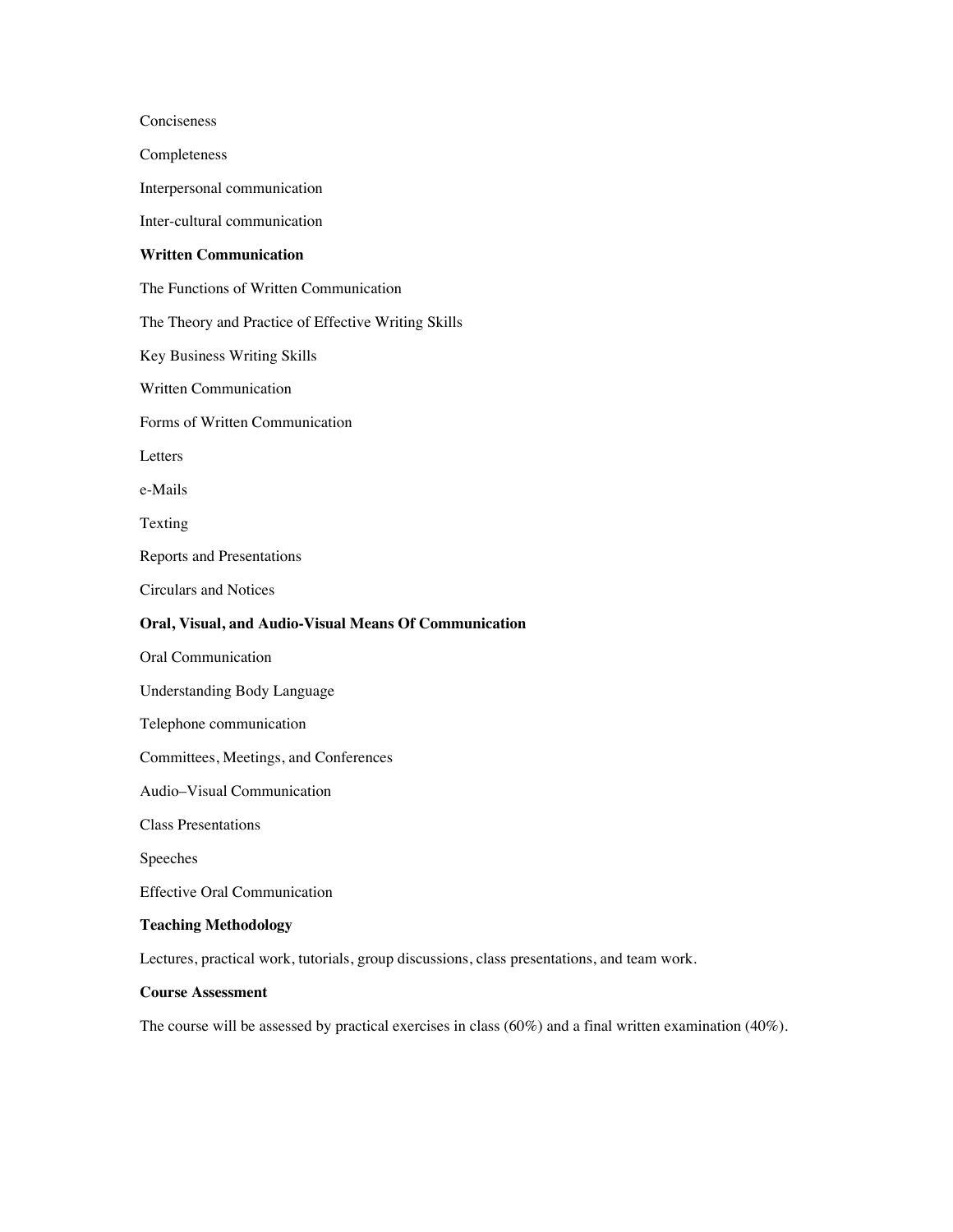# **UFP 202 Study Skills for Academic Life 45 CH 3 CU**

#### **Course Description**

When students enter university, they need the self-knowledge and academic skills to meet the challenges of university life and work. This course helps students develop effective strategies and practical skills needed in academic performance. The course also shows students how to create and use study systems, think critically, concentrate, read with understanding and manage their learning to achieve the outcome they want. In brief, this course aids students to learn how to learn so that they can take control of their learning processes.

#### **Course Objectives**

Upon completion of this course students will:

know how to apply self-management skills to guide academic performance

understand the ways in which they learn best

define their own goals and preferences in study

know and use the vital study skills and strategies they need to become confident in class

create and use study systems, think critically, concentrate, read and listen with understanding

develop and implement strategies to manage their time effectively

develop effective test and examination taking skills

#### **Motivation to Learn**

Assess Academic Strengths and Weaknesses

Discover Learning Styles

Develop Critical Thinking and Study Skills

# **Using Critical Thinking Strategies**

Examine Assumptions

Make Predictions

Read With A Purpose

Sharpen Interpretations and read Implications

Evaluate what is learned

# **Setting Goals and Solving Problems**

Set Goals for Success in University

Developing a Positive Attitude

# **Sharpening Classroom Skills**

Prepare for Class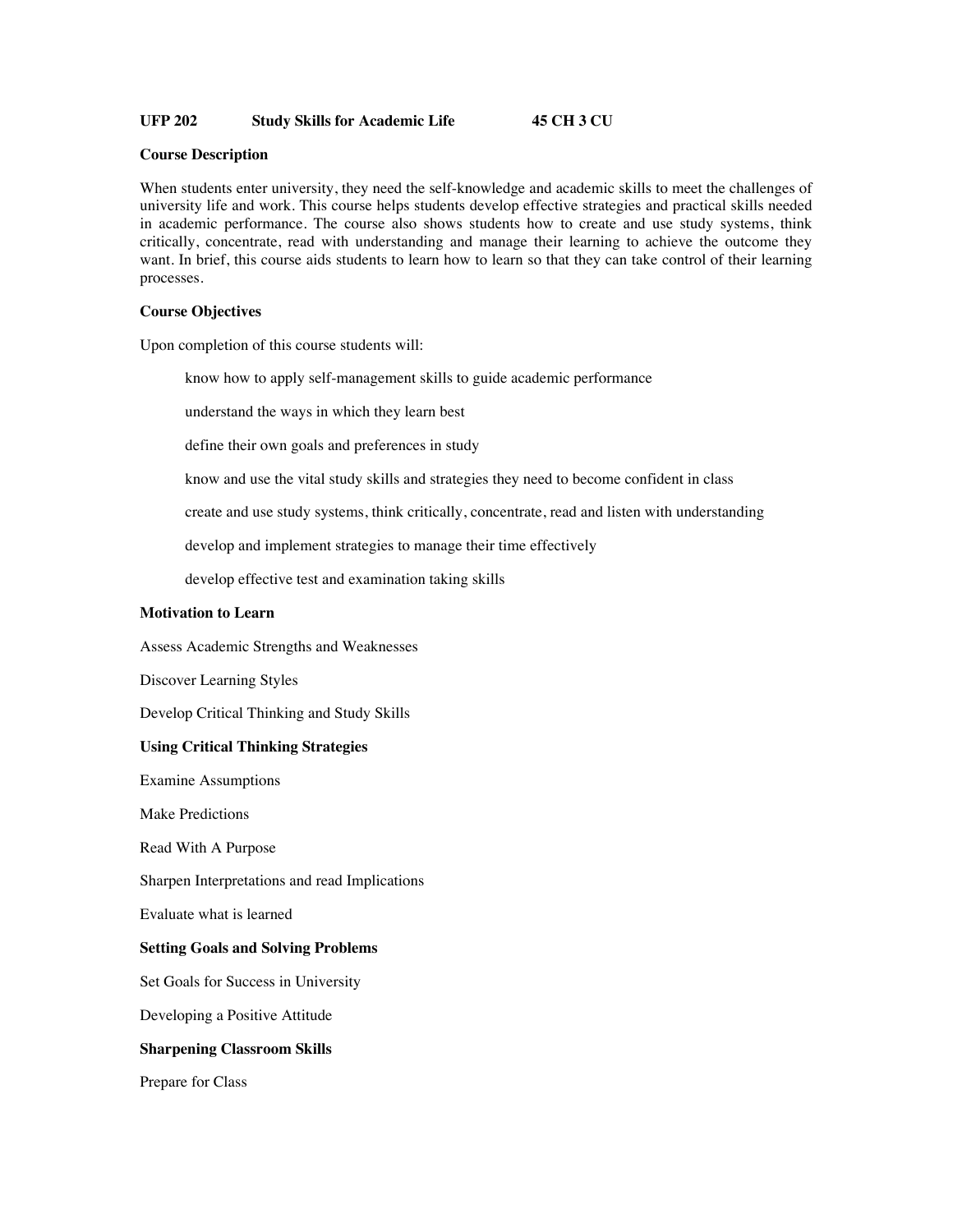Become an Active Listener Develop A Personal Note-Taking System Guidelines for Note Taking **Creating Study System** The Basic Systems Devising a Helpful Study System Organizing Information for Study **Controlling Concentration Concentrations** Eliminate Distractions Using a Study System Effectively Strategies to Improve Concentration **Improving Learning and Memory** How Memory Works Increase Memory Power **Becoming an Active Reader** Reading Actively Find the Main Idea, Details, and Implications Using a Textbook Marking System **Preparing for Tests** How To Prepare for Tests Organize and Review Re-write notes Read assignments Develop a Test-taking Routine Reducing Test Anxiety Eliminate the Causes of Test Anxiety Learn to Relax Face Fears and Think Positively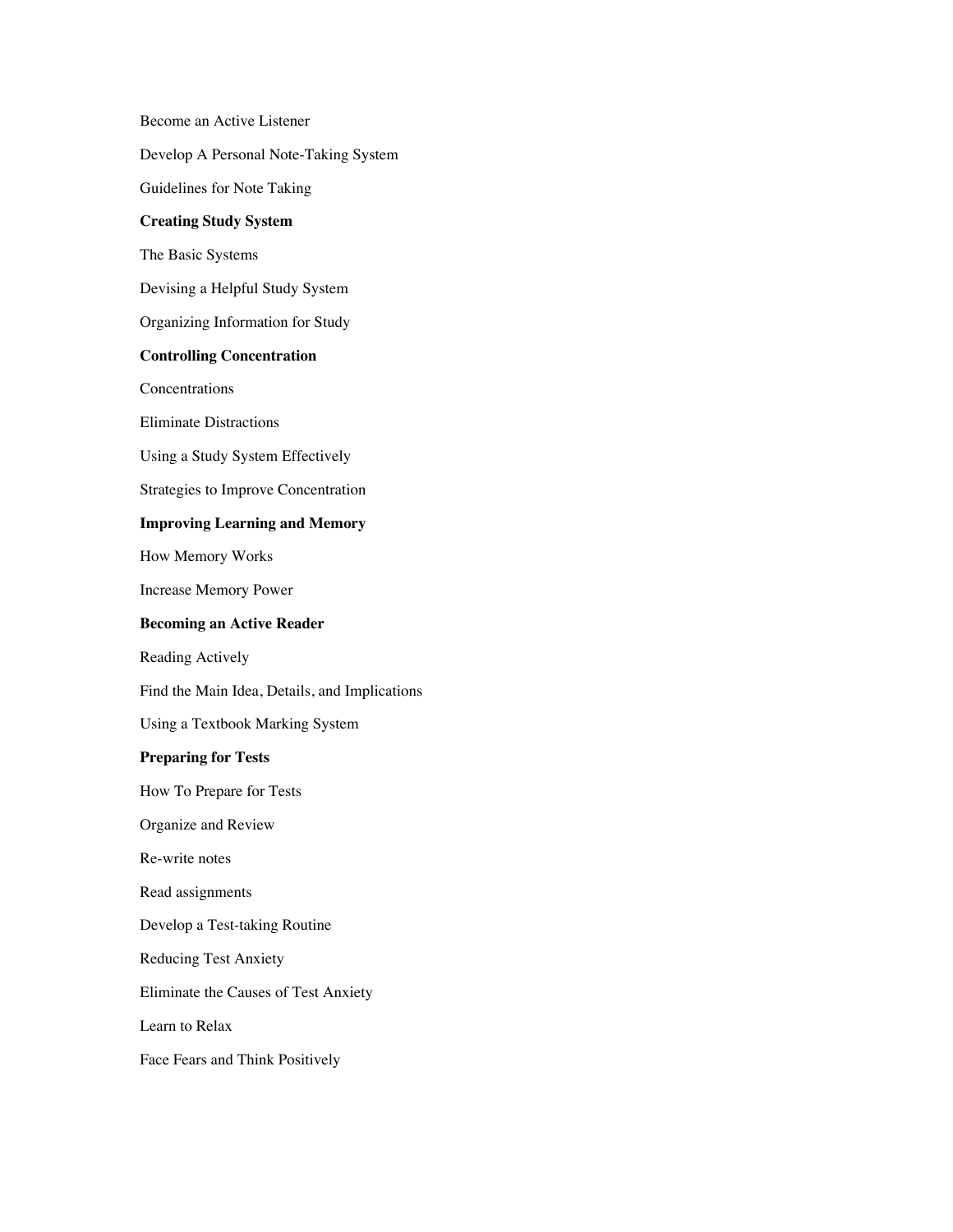### **Teaching Methodologies**

Lectures, class discussions, small group work, and assignments.

#### **Course Assessment**

The continuous assessments for this course will account for 60% of the final course mark; the final examination will account for 40% of the final course mark.

# **UFP 203 Understanding the World Today 60 CH 4 CU**

#### **Course Description**

This course in the University Foundation Programme is a general course that is intended to sharpen students' critical thinking skills by exposing them to ideas and issues crucial in understanding the world today. The course will stimulate debate on numerous issues including development, current affairs, poverty, globalization, international relations, the world's changing political economy, culture, consumerism, and gender and environmental issues. The course will use materials from newspapers, the internet, and television.

# **Course Objectives**

This course will:

Allow students to engage in critical debate while learning the difference between fact and value judgements

Inform them about developments in the world today

Give them an in-depth knowledge of current affairs and how to interpret "news"

Engage students in accepting different views and opinions and defending beliefs

#### **Course Outline**

Current perspectives on world development

Development in Africa

Introduction to Globalization

The Benefits and Threats

Africa and Globalization

Africa's Place in the World

Introduction to International Relations

Who is Who on the Global Stage?

The Politics of International Relations

Wars and Conflicts

Global Political Economy